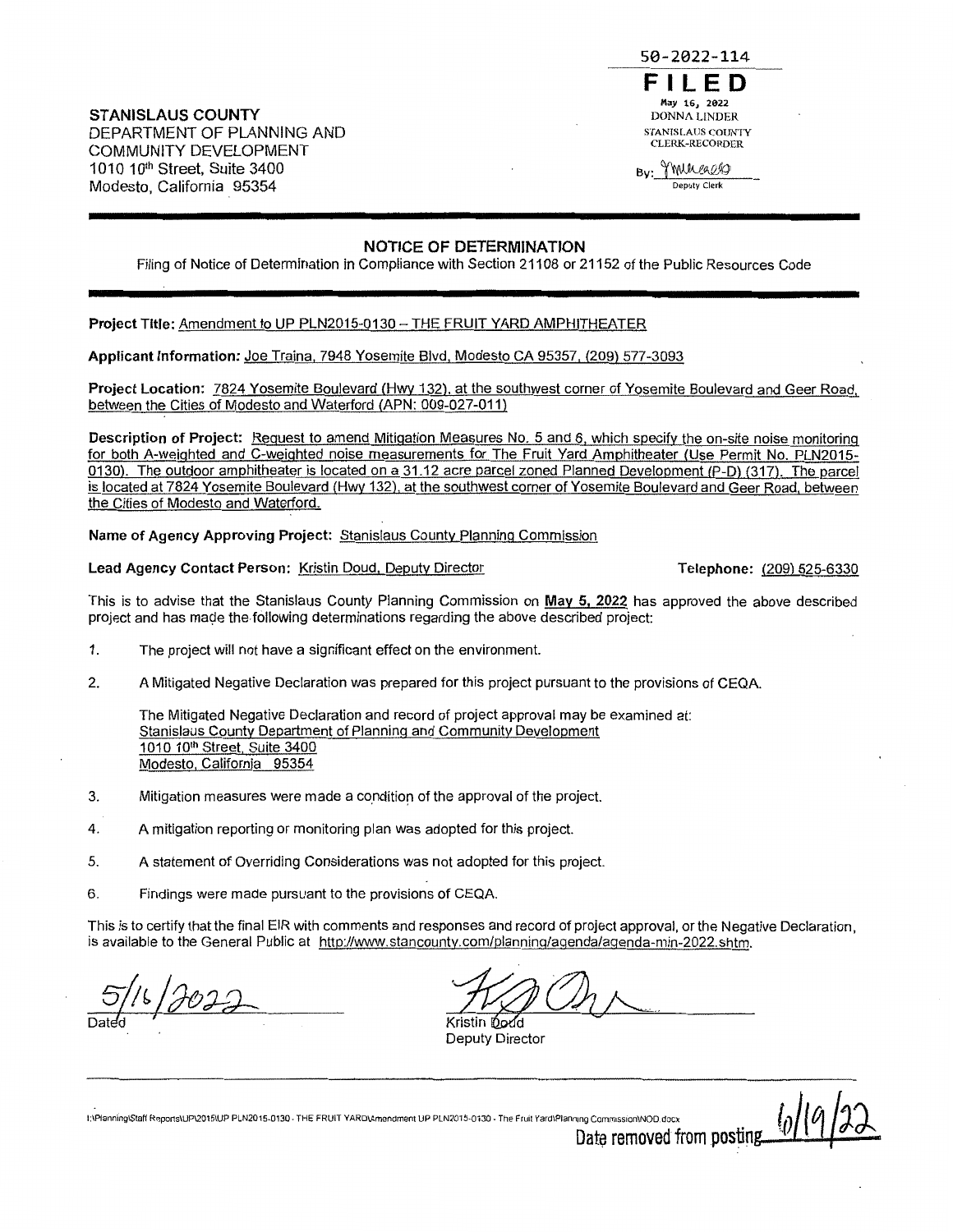State of California - Department of Fish and Wildlife **2022 ENVIRONMENTAL DOCUMENT FILING FEE CASH RECEIPT** 

DFW753.5a (REV. 01/01/22) Previously DFG 753.5a

| DFW 753.58 (REV. 01/01/22) Pleviously DFG 755.58                                                                                                                    |                                         | Print                       | <b>StartOver</b>       | Finalize&Email                             |
|---------------------------------------------------------------------------------------------------------------------------------------------------------------------|-----------------------------------------|-----------------------------|------------------------|--------------------------------------------|
|                                                                                                                                                                     |                                         | <b>RECEIPT NUMBER:</b>      |                        |                                            |
|                                                                                                                                                                     |                                         | 50-05/16/2022-084           |                        |                                            |
|                                                                                                                                                                     |                                         |                             |                        | STATE CLEARINGHOUSE NUMBER (If applicable) |
|                                                                                                                                                                     |                                         |                             |                        |                                            |
| SEE INSTRUCTIONS ON REVERSE. TYPE OR PRINT CLEARLY.<br><b>LEAD AGENCY</b>                                                                                           | <b>LEADAGENCY EMAIL</b>                 |                             | DATE                   |                                            |
| STANISLAUS COUNTY DEPARTMENT OF PLANNING AND COMMUNITY DEVELOPMENT                                                                                                  |                                         |                             | 05/16/2022             |                                            |
| COUNTY/STATE AGENCY OF FILING                                                                                                                                       |                                         |                             | DOCUMENT NUMBER        |                                            |
| STANISLAUS COUNTY                                                                                                                                                   |                                         |                             | 50-2022-114            |                                            |
| PROJECT TITLE                                                                                                                                                       |                                         |                             |                        |                                            |
| AMENDMENT TO UP PLN 2015-0130 THE FRUIT YARD AMPHITHEATRE                                                                                                           |                                         |                             |                        |                                            |
| PROJECT APPLICANT NAME                                                                                                                                              | PROJECT APPLICANT EMAIL                 |                             | PHONE NUMBER           |                                            |
| <b>JOE TRAINA</b>                                                                                                                                                   |                                         |                             | (209) 577-3093         |                                            |
| PROJECT APPLICANT ADDRESS                                                                                                                                           | <b>CITY</b>                             | <b>STATE</b>                | ZIP CODE               |                                            |
| 7948 YOSEMITE BLVD                                                                                                                                                  | MODESTO                                 | CA                          | 95357                  |                                            |
| PROJECT APPLICANT (Check appropriate box)<br>School District<br>□ Local Public Agency                                                                               | <b>Other Special District</b>           | State Agency                |                        | <b>X</b> Private Entity                    |
| <b>CHECK APPLICABLE FEES:</b>                                                                                                                                       |                                         |                             |                        |                                            |
| $\Box$ Environmental Impact Report (EIR)                                                                                                                            |                                         |                             |                        | $$3,539.25$ $$$                            |
| Mitigated/Negative Declaration (MND)(ND)<br>×                                                                                                                       |                                         |                             |                        | \$2,548.00 \$                              |
| Certified Regulatory Program (CRP) document - payment due directly to CDFW                                                                                          |                                         |                             |                        |                                            |
| $\Box$ Exempt from fee<br>Notice of Exemption (attach)<br>CDFW No Effect Determination (attach)<br>Fee previously paid (attach previously issued cash receipt copy) |                                         |                             |                        |                                            |
| Water Right Application or Petition Fee (State Water Resources Control Board only)                                                                                  |                                         | \$                          | $850.00$ $\frac{1}{2}$ |                                            |
| <b>El</b> County documentary handling fee                                                                                                                           |                                         | \$                          | $57.00$ $\frac{1}{2}$  | 57.00                                      |
| $\Box$ Other                                                                                                                                                        |                                         |                             |                        |                                            |
| <b>PAYMENT METHOD:</b>                                                                                                                                              |                                         |                             |                        |                                            |
| Other CHECK NO 14689<br>$\Box$ Cash<br>$\Box$ Credit<br>X Check                                                                                                     |                                         | <b>TOTAL RECEIVED</b><br>\$ |                        | 57.00                                      |
| SIGNATURE                                                                                                                                                           | AGENCY OF FILING PRINTED NAME AND TITLE |                             |                        |                                            |
| mureallo<br>X                                                                                                                                                       | Jennifer Mercado<br>Deputy Clerk        |                             |                        |                                            |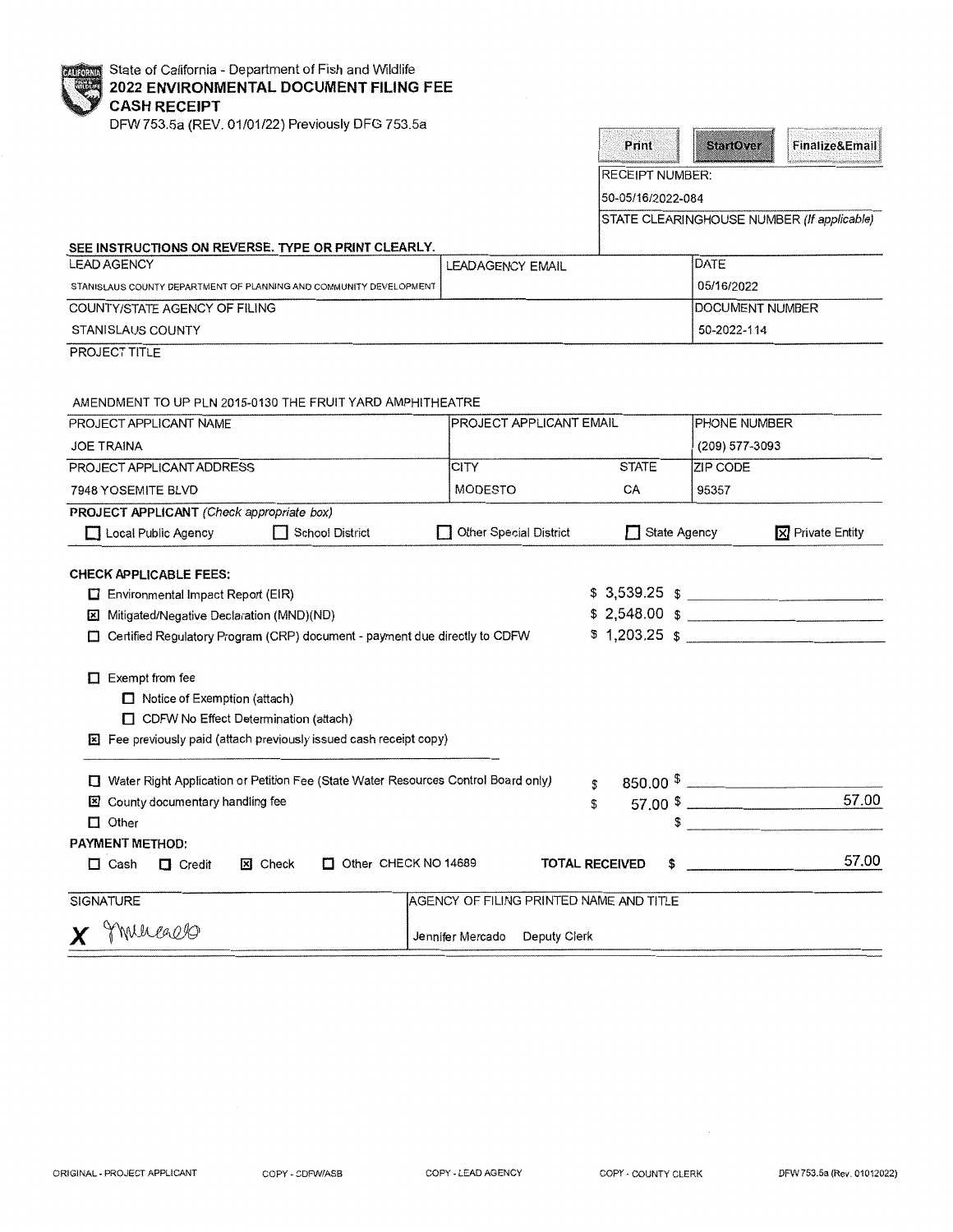

State of California - Department of Fish and Wildlife **2022 ENVIRONMENTAL DOCUMENT FILING FEE CASH RECEIPT**  DFW753.5a (REV. 01/01/22) Previously DFG 753.Sa

## **NOTICE**

Each project applicant shall remit to the county clerk the environmental filing fee before or at the time of filing a Notice of Determination (Pub. Resources Code,§ 21152; Fish & G. Code,§ 711.4, subdivision (d); Cal. Code Regs., tit. 14, § 753.5). Without the appropriate fee, statutory or categorical exemption, or a valid No Effect Determination issued by the California Department of Fish and Wildlife (CDFW), the Notice of Determination is not operative, vested, or final, and shall not be accepted by the county clerk.

## **COUNTY DOCUMENTARY HANDLING FEE**

The county clerk may charge a documentary handling fee of fifty dollars (\$50) per filing in addition to the environmental filing fee (Fish & G. Code, § 711.4, subd. (e); Cal. Code Regs., tit. 14, § 753.5, subd. (g)(1 )). A county board of supervisors shall have the authority to increase or decrease the fee or charge, that is otherwise authorized to be levied by another provision of law, in the amount reasonably necessary to recover the cost of providing any product or service or the cost of enforcing any regulation for which the fee or charge is levied (Gov. Code, § 54985, subd. (a)).

#### **COLLECTION PROCEDURES FOR COUNTY GOVERNMENTS**

#### **Filing Notice of Determination (NOD):**

- **0 Collect environmental filing fee or copy of previously issued cash receipt. (Do not collect fee if project applicant presents a No Effect**  Determination signed by CDFW. An additional fee is required for each separate environmental document. An addendum is not considered a separate environmental document. Checks should be rnade payable *to* the county.)
- $\square$  Issue cash receipt to project applicant.<br> $\square$  Attach copy of cash receipt and, if appl
- $\Box$  Attach copy of cash receipt and, if applicable, previously issued cash receipt, to NOD.<br>  $\Box$  Mail filing fees for CRP document to CDFW prior to filing the NOD or equivalent final
- D Mail filing fees for **CRP** document to CDFW prior to filing the NOD or equivalent final approval (Cal. Code Regs. Tit. 14, § 753.5 (b)(5)). The CRP should request receipt from CDFW to show proof of payment for filing the NOD or equivalent approval. Please mail payment to address below made attention to the Cash Receipts Unit of the Accounting Services Branch.

#### If the project applicant presents a No Effect Determination signed by CDFW, also:

 $\Box$  Attach No Effect Determination to NOD (no environmental filing fee is due).

**Filing Notice of Exemption (NOE)** (Statutorily or categorically exempt project (Cal. Code Regs., tit 14, §§ 15260-15285, 15300-15333))

- □ Issue cash receipt to project applicant.
- $\Box$  Attach copy of cash receipt to NOE (no environmental filing fee is due).

Within 30 days after the end of each month in which the environmental filing fees are collected, each county shall summarize and record the amount collected on the monthly State of California Form No. CA25 (TC31) and remit the amount collected to the State Treasurer. Identify the remittance on Form No. CA25 as "Environmental Document Filing Fees" per Fish and Game Code section 711.4.

## **The county cierk shall mail the following documents to CDFW on a monthly basis:**

- A photocopy of the monthly State of California Form No. CA25 (TC31)
- ,/ CDFW/ASB copies of all cash receipts (including all voided receipts)
- A copy of all CDFW No Effect Determinations filed in lieu of fee payment
- ./ A copy of all NODs filed with the county during the preceding month
- ./ A list of the name, address and telephone number of all project applicants for which an NOD has been filed. If this information is contained on the cash receipt filed with CDFW under California Code of Regulations, title 14, section 753.5, subdivision (e)(6), no additional information is required.

## **DOCUMENT RETENTION**

The county shall retain two copies of the cash receipt (for lead agency and county clerk) and a copy of all documents described above for at least 12 months.

## **RECEIPT NUMBER**

- # The first two digits automatically populate by making the appropriate selection in the County/State Agency of Filing drop down menu.
- # The next eight digits automatically populate when a date is entered.
- # The last three digits correspond wilh the sequential order of issuance for each calendar year. For example, the first receipt number issued on January 1 should end in 001. If a county issued 252 receipts for the year ending on December 31, the last receipt number should end in 252. CDFW recommends that counties and state agencies 1) save a local copy of this form, and 2) track receipt numbers on a spreadsheet tabbed by month to ensure accuracy.

## **DO NOT COMBINE THE ENVIRONMENTAL FEES WITH THE STATE SHARE OF FISH AND WILDLIFE FEES.**

**Mail to:**  California Department of Fish and Wildlife Accounting Services Branch P.O. Box 944209 Sacramento, California 94244-2090